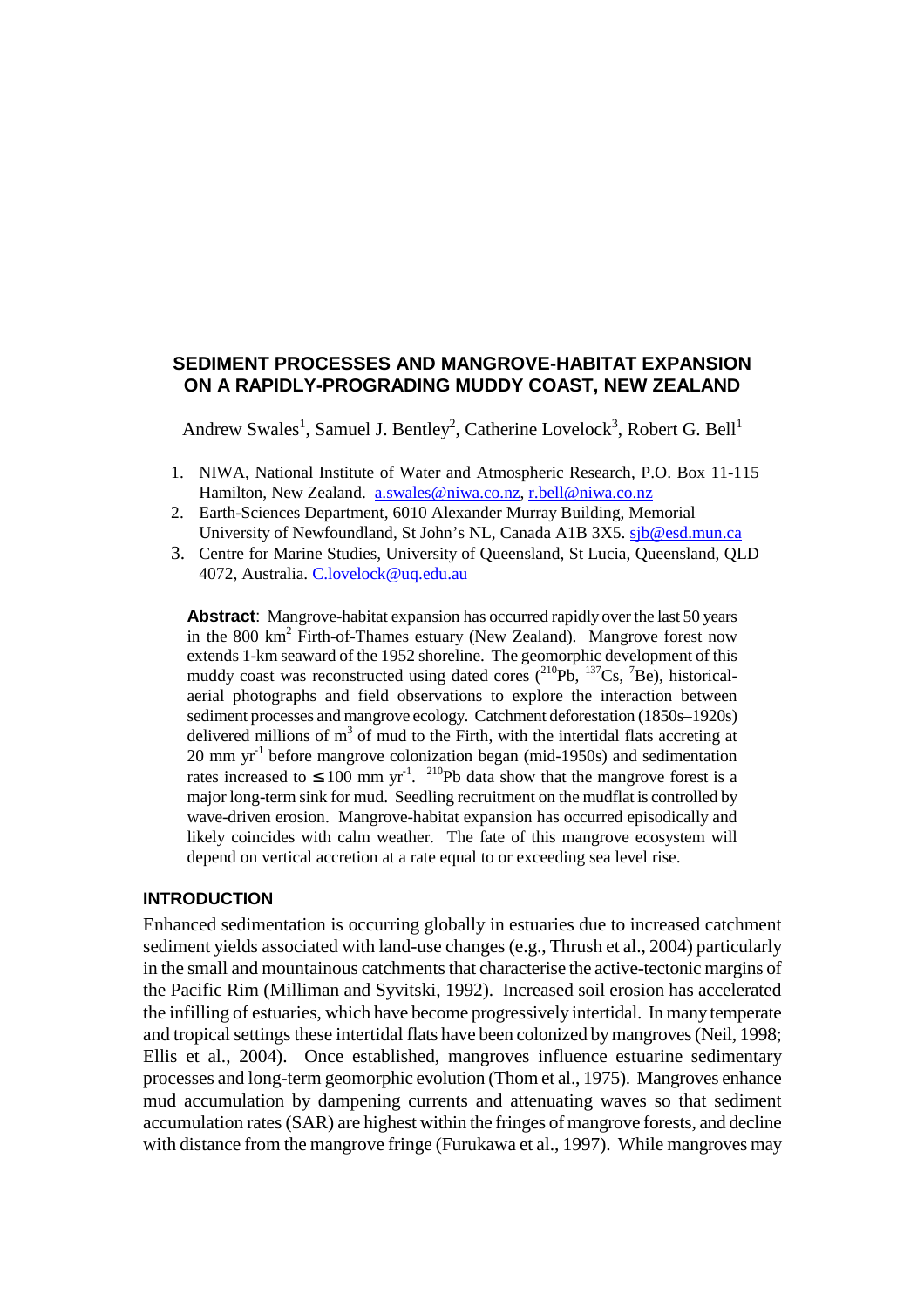stabilize sediments, provide fish nurseries and enhance water quality, mangrove-habitat expansion is not always desirable. In estuaries that previously had sandy substrates mangrove colonization and/or habitat expansion enhances long-term mud accumulation. This major change in substrate type from sand to mud, results in loss of biodiversity and changes in benthic community structure (Ellis et al., 2004).

In New Zealand (N.Z.), the grey mangrove (*Avicennia marina*), which is a frost-sensitive species, occurs in North Island estuaries above 38°S latitude and can colonize intertidal flats down to mean sea level (MSL), where seedlings are submerged for  $\leq 6$  hr per tide (Clarke and Myerscough, 1993). Mangrove-habitat expansion has occurred in many estuaries within their range in recent decades (Burns and Ogden 1985; Ellis et al., 2004) as has also occurred for introduced-invasive species such as the Cordgrass, *Spartina anglica*, (Swales et al., 2004). This process has been exacerbated by estuary infilling, forming extensive intertidal flats potentially suitable for colonization. This natural infilling process has accelerated over the last 150 years as sediment loads have increased due to catchment deforestation and SAR of  $< 0.5$  mm yr<sup>-1</sup> before deforestation have increased by an order of magnitude (Hume and McGlone, 1986, Swales et al., 2002). However, mangrove-habitat expansion observed over the last 50 years has occurred decades after catchment deforestation. Alternative explanations for this relatively recent expansion include climate change and increasing nutrient inputs associated with agricultural activities.

Mangrove-habitat expansion has been particularly rapid in the Firth of Thames, which is a 800 km<sup>2</sup> meso-tidal estuarine embayment on the east-coast of the North Island (37°S) 175.4°E) 70-km south-east of Auckland (Fig. 1). Captain James Cook visited the Firth in 1769 and noted the presence of mangrove along the lower Waihou river (Brownell, 2004).



**Fig. 1**. Location of the study area, southern Firth of Thames, New Zealand.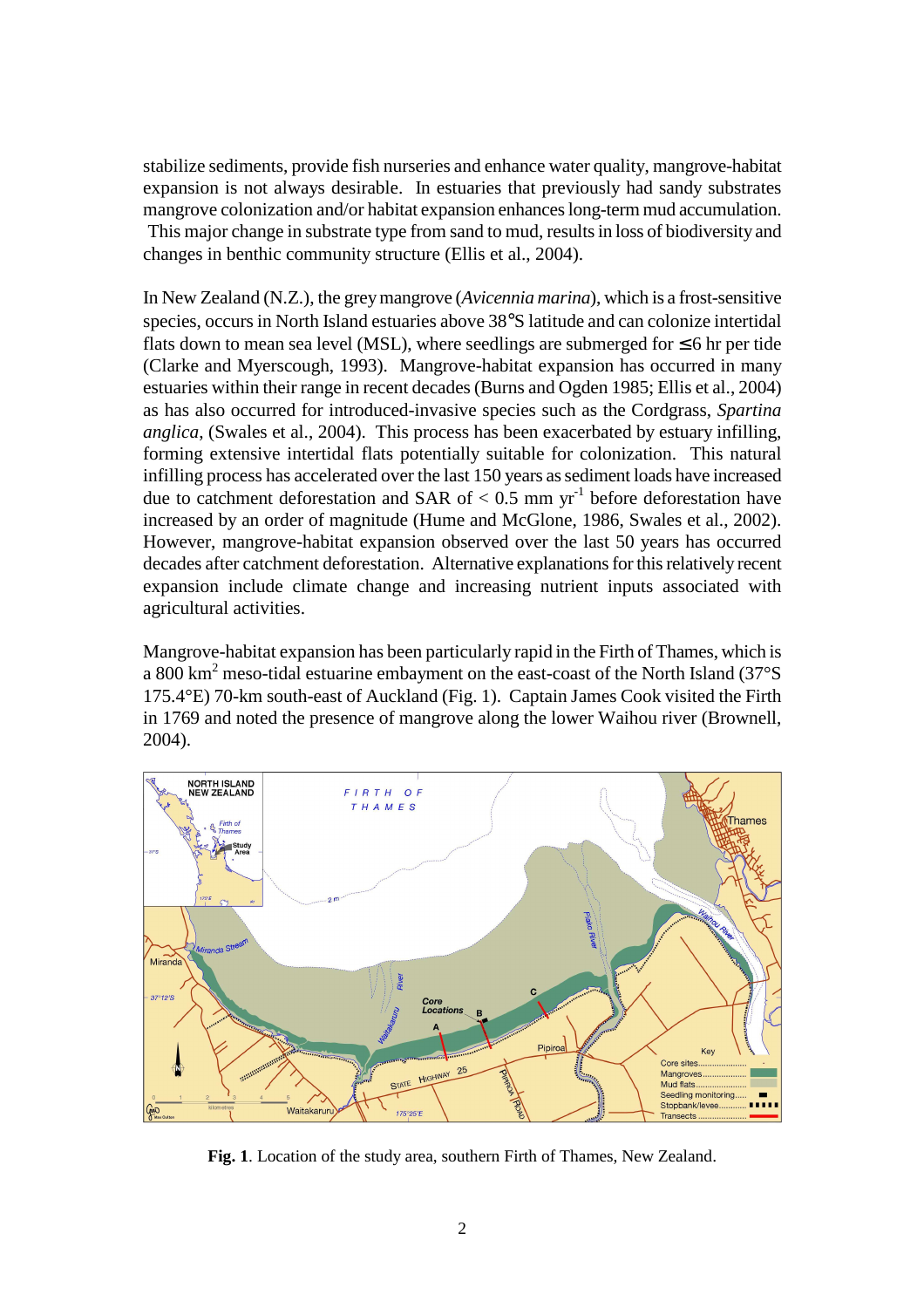Aerial photographs show that mangrove-habitat was restricted to delta deposits at river mouths as recently as the early 1950's. Today, mangrove habitat in the southern Firth extends 1-km seaward of the 1952 shoreline and covers 11  $km<sup>2</sup>$  of former intertidal mudflat. The seabed elevation is now 0.1–0.2 m above mean high-water spring (MHWS) tide level so that the mangrove forest is only infrequently inundated.

This rapid mangrove-habitat expansion raises a number of questions that are relevant to the fate of mangrove systems and estuaries: what has triggered mangrove-habitat expansion decades after deforestation; how are mangroves altering estuaries; how does seedling recruitment occur on wave-exposed mudflats; and what is the long-term fate of these mangrove systems given the potential effects of climate change ? In this paper we reconstruct the recent geomorphic development of this muddy coast and consider the interaction between sediment processes, geomorphology and mangrove ecology.

# **STUDY SITE**

The Firth of Thames estuarine embayment occupies the Hauraki Depression, which is a structural graben (Healy, 2002) bounded to the east and west by the Coromandel and Hunua Ranges respectively. To the south are the low-lying Hauraki Plains, which are underlain by estuarine sediments (Woodroffe et al., 1983). The Firth receives runoff from a 3600 km<sup>2</sup> catchment and primarily from the Waihou (1966 km<sup>2</sup>) and Piako (1476 km<sup>2</sup>) Rivers, which deliver an estimated 150,000 t yr<sup>-1</sup> and 35,000 t yr<sup>-1</sup> of suspended sediment respectively. The Waihou River has delivered sediment to the Firth for the last 20,000 years. Shoreline-progradation rates have averaged 1.7 m  $yr^{-1}$  over the last 6,500 years (Brownell, 2004) and a chenier plain has formed in the last 3,600 years along the western shore of the Firth (Woodroffe et al., 1983).

# **History**

Pre-human catchment landcover consisted of podocarp–hardwood forests on the steeplands while the Hauraki Plains were occupied by freshwater marshes and swamp forests of the podocarp Kahikatea. Maori arrived about 1,000 years ago and forest clearance was restricted to the rivers banks. European settlers arrived in the mid-1800s and large-scale deforestation began shortly after in the Coromandel ranges associated with logging and gold-mining activities (Brownell, 2004). These activities substantially increased sediment loads to the Firth. Hydrographic surveys conducted by the Public Works Department in 1882 and 1918 indicate that  $c$ . 6.9 x  $10^6$  m<sup>3</sup> of sediment was deposited within a 16 km<sup>2</sup> area of the lower Waihou River and its tidal delta (Fig. 1) and an estimated 36.7 x  $10^6$  m<sup>3</sup> was deposited in the 210 km<sup>2</sup> southern Firth. Development of the Hauraki Plains was delayed until drainage works began in 1905 with a stopbank/levee constructed along the southern shore of the Firth and the tidal reaches of the rivers. By 1920 some  $162 \text{ km}^2$  of swamp had been converted to pasture (Brownell, 2004). The 1932 storm flooded the entire Hauraki Plains and consequently the heights of stop-banks were increased. These engineering works constrained floodwaters to the river channels and are likely to have increased sediment delivery to the Firth.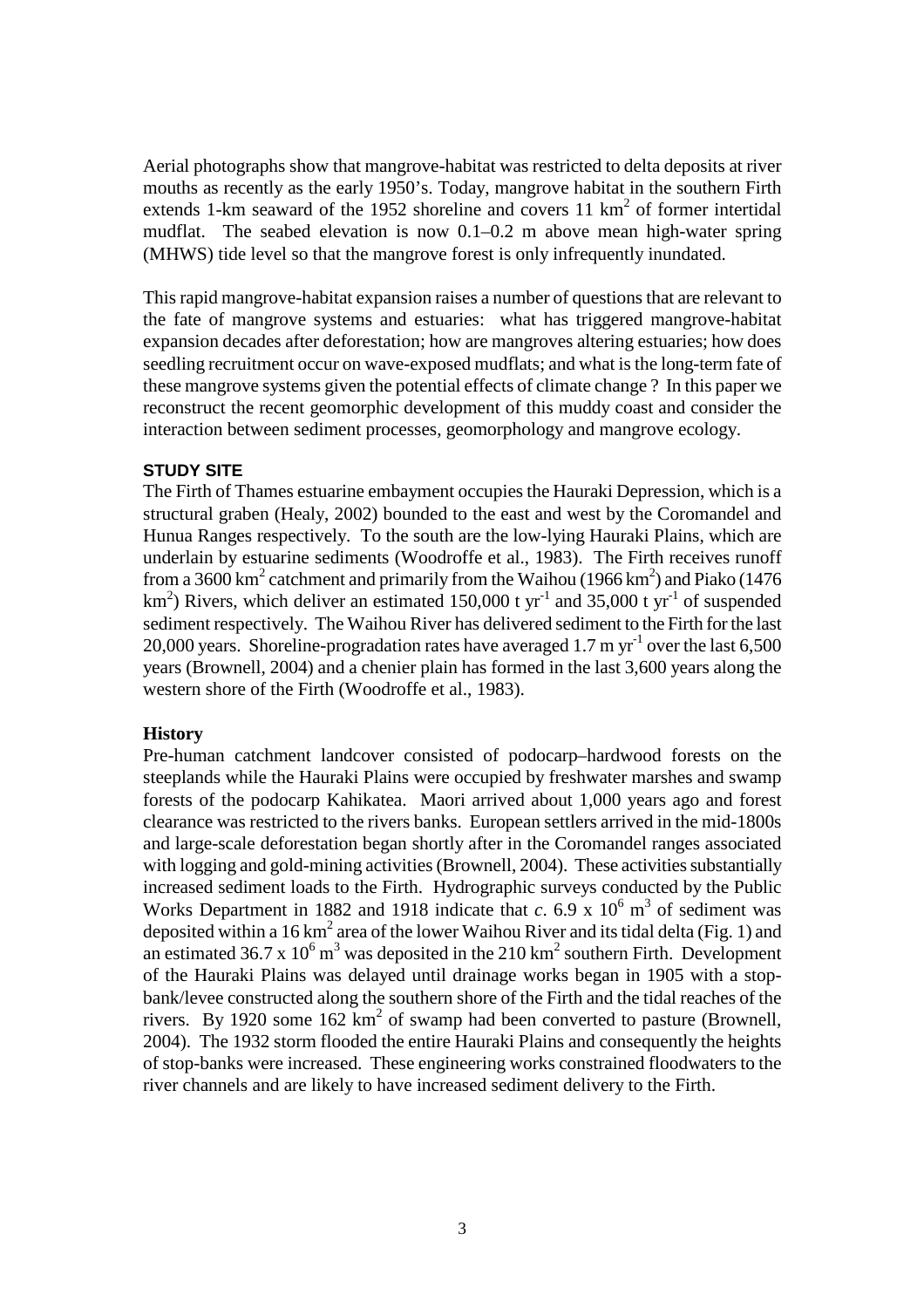### **Estuary characteristics**

The Firth shoals from a maximum depth of 35 m at its inlet. Tides are semi-diurnal, with average spring- and neap-tidal ranges of 2.8-m and 2-m respectively. Tidal-current speeds are typically  $\leq 0.2$  m s<sup>-1</sup> on the intertidal flats. Estuarine circulation and residualtidal currents trap river-borne suspended sediments within the Firth (Healy, 2002). Northerly winds generate short-period  $(T < 6 s)$  waves typically  $< 1$  m high (Woodroffe et al., 1983). The historical rate of sea level rise at Auckland (1904–1999) has averaged 1.3 mm  $yr^{-1}$ . The large tidal range, shallow bed slope (0.03 $^{\circ}$ ) and fine-sediment supply has built some 70 km<sup>2</sup> of intertidal-mudflats along the southern shore of the Firth (Fig. 1). Mudflat morphology is similar to that described for the muddy coast of Surinam, South America (Augustinus, 1980; Wells and Colman, 1981). The lower-intertidal flat is characterized by fluid mud, while a "mud bastion" morphology of isolated consolidated-mud mounds  $\leq$  20-cm high develops on the middle–upper intertidal flat above 0.7 m MSL. On the Surinam coast, these features have been interpreted as remnants of an eroded mudflat (Augustinus, 1980, Fig. 7). Above 0.8 m MSL, the mud bastions are replaced by a 300-m wide band of large-scale "mud forms" that resemble an irregular ridge-runnel system. These shore-normal, often bifurcating ridges, are ≤0.25 m high with wavelengths  $\leq 2$  m and sinuous crests up to 50 m long. These features are not drainage channels as the runnels are isolated from each other. This intertidal morphology is characteristic of a mesotidal, moderately wave-exposed, muddy coast, with large mud supply, high suspended sediment concentrations (SSC) and rapid sedimentation. In similar muddy-coast environments, near-bed SSC in the range  $10^3$ - $10<sup>4</sup>$  mg  $1<sup>-1</sup>$  increase fluid density sufficiently to attenuate shoaling waves (Wells and Coleman, 1981; Mehta, 2002).

## **METHODS**

# **Mangrove-habitat mapping, forest structure and pore-water salinity**

Mangrove-habitat expansion was mapped from vertical aerial photographs of the southern Firth taken between 1952 and 2002. The digitized photographs were georeferenced and analyzed using ARC-GIS software. Mangrove-forest structure was characterized at *c*. 20-m intervals across-shore using the point-center-quarter method (Cintrón and Schaffer-Novelli, 1984). Pore-water salinity at 30-cm depth was measured using the methods of McKee et al. (1988). A relationship between pore water salinity and forest height was tested using regression analysis.

#### **Intertidal-flat elevation and tides**

Intertidal-flat elevations were measured along three transects (A–C) at *c*. 2-km intervals alongshore and up to 1200-m seaward of the stop-bank/levee (Fig. 1) to determine the large-scale shore morphology and relate the sediment-cores to the mean sea level (MSL) datum. Elevations were measured to  $\pm 0.5$  cm using a Geodimeter Model 464 total station. A sea-level record (1992– present) from Tararu (3 km north of Thames, Fig. 1) was analyzed to determine: (1) the duration of tidal inundation (2004–2006) of the mangrove forest; and (2) exceedance probability (%) for predicted high-tide levels (1900–1999 AD). The inundation time for specified vertical levels was determined for predicted tides (using tidal constituents for 2004-2006); and the measured (storm) tides.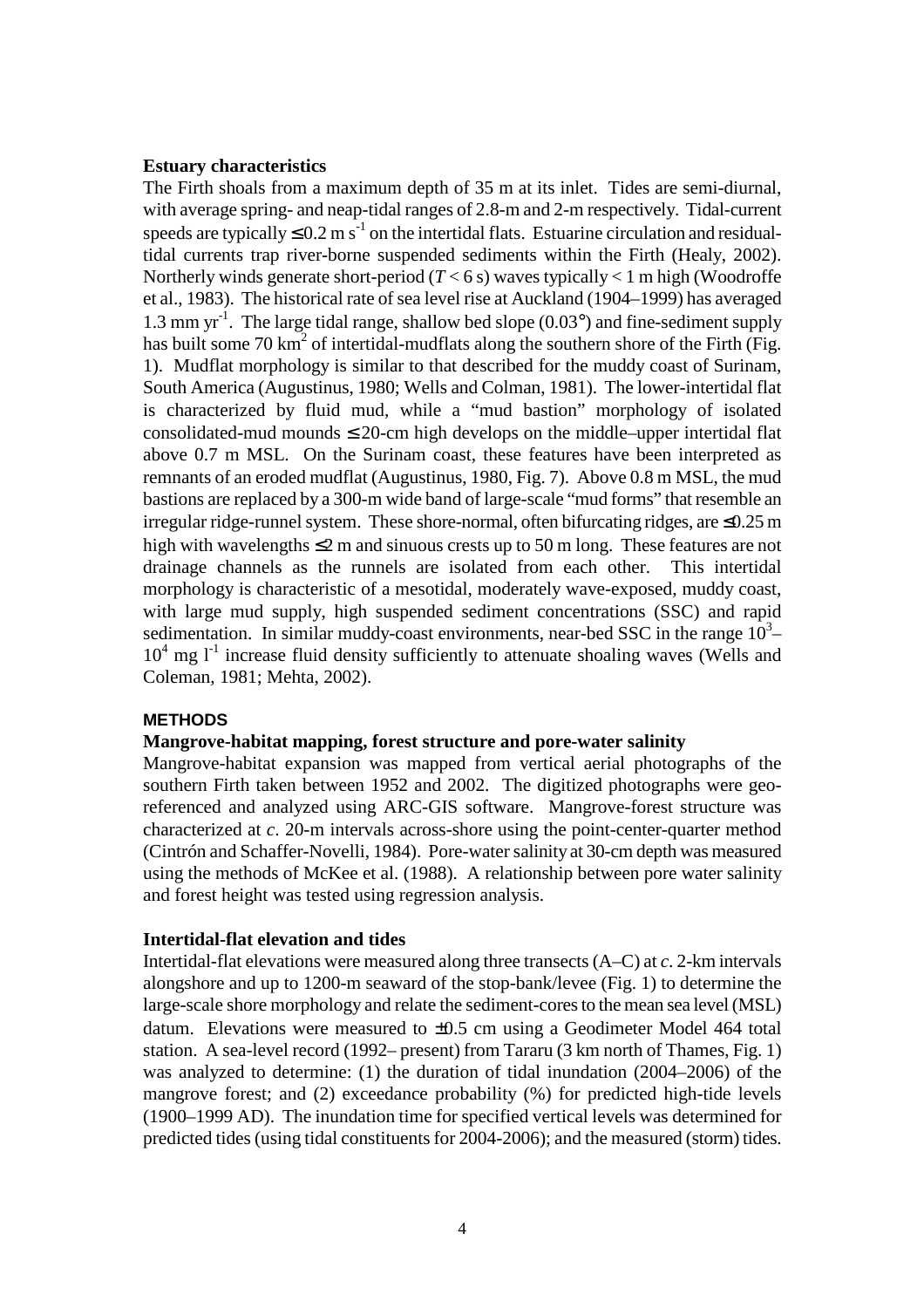#### **Sediment cores**

Replicate sediment cores 7.5-cm-diameter and  $\leq$  1.9-m long were collected from the mangrove forest along Transect B (February 2005) using a piston corer (Fig. 1, **LC sites** 3–11). A 0.7-m-long push core (site LC-12) was also 50-m seaward of the mangrove seaward edge of vegetation (SEV). Cores were also collected from the mudflats (**T sites,** Feb. 2006) up to 1-km seaward of the mangrove SEV using open-ended, threesided Perspex trays (0.7 m deep, 2.5 x 19 cm). The trays were pushed into the sediment and then the fourth side inserted to minimize fabric distortion. Core names (e.g., T-50) indicate the seaward distance (m) of the site from the mangrove SEV. Corecompression was < 5% in all cases. The LC cores were logged and sub-sampled at intervals in 2-cm-thick slices for radioisotope, bulk density and particle-size analysis. Particle-size was determined using an Ankersmid CIS-100 "time-of-transition" (TOT) stream-scanning-laser particle sizer. Sediment samples were wet-sieved through a 2-mm sieve to remove vegetation fragments and shell hash and dispersed in an ultra-sonic bath for 10 minutes before and during analysis. Sediment fabric was determined from xradiographs prior to sub-sampling. The cores were sectioned into 2-cm-thick longitudinal slabs and imaged using a Phillips Model Macrotank 205 X-ray generator with Kodak AA400 film (50 kV, 5 mA, 1.1 min) and digitized using a Nikon D1x digital SLR camera (ISO 125, TIFF). X-radiographs of the T-site cores were obtained using a Thales Flash-scan 35 digital X-ray panel detector, illuminated by a Kramex PX15HF portable X-ray generator (60 kV, 15mA, 3 s). After imaging, these cores were subsampled at 1–2 cm intervals for analysis of beryllium-7 ( $^7$ Be, half life, t<sub>1/2</sub> 53 days) by gamma spectrometry.

SAR were estimated from lead-210 (<sup>210</sup>Pb,  $t_{1/2}$  22.3 yr) and caesium-137 (<sup>137</sup>Cs,  $t_{1/2}$  30 yr). The cosmogenic radioisotope  ${}^{7}$ Be is particle reactive and tends to be concentrated in aquatic systems, making it a useful sediment tracer in fluvial-marine systems at seasonal timescales. Radioisotope concentrations expressed in S.I. units of Becquerel (disintegration  $s^{-1}$ ) per kilogram (Bq kg<sup>-1</sup>) were determined by gamma-spectrometry. Dry samples (50–60 g) were counted for 23 hrs using a Canberra Model BE5030 hyper-pure germanium detector. The unsupported or excess <sup>210</sup>Pb concentration  $(^{210}Pb_{ex})$  was determined from the <sup>226</sup>Ra (t<sub>1/2</sub> 1622 yr) assay after a 30-day ingrowth period for <sup>222</sup>Rn  $(t_{1/2}$  3.8 days) gas in samples embedded in epoxy resin. Gamma spectra of <sup>226</sup>Ra, <sup>210</sup>Pb and  $137Cs$  were analysed using Genie 2000 software. <sup>7</sup>Be concentrations in the T-core sediments were also obtained by gamma spectrometry, with10-g dry samples sealed in petri dishes counted for 24 h. The  $^{210}Pb_{ex}$  profiles in each core were used to determine: (1) time-averaged SAR from regression analysis of natural log-transformed data; (2) <sup>210</sup>Pb<sub>ex</sub> inventory (A, Bq cm<sup>-2</sup>) and; (3) mean annual supply rate (P, Bq cm<sup>-2</sup> yr<sup>-1</sup>) based on the <sup>210</sup>Pb decay co-efficient  $(k, 0.0311 \text{ yr}^{-1})$ . These data were compared with the <sup>210</sup>Pb atmospheric flux  $(0.006 \text{ Bq cm}^{-2} \text{ yr}^{-1})$  measured at Auckland. SAR were estimated from  $137Cs$  profiles based on the maximum depth of  $137Cs$  in each core and included corrections for sediment mixing indicated by  $^7$ Be profiles. In NZ,  $^{137}$ Cs deposition from the atmosphere was first detected in 1953 (Swales et al., 2002).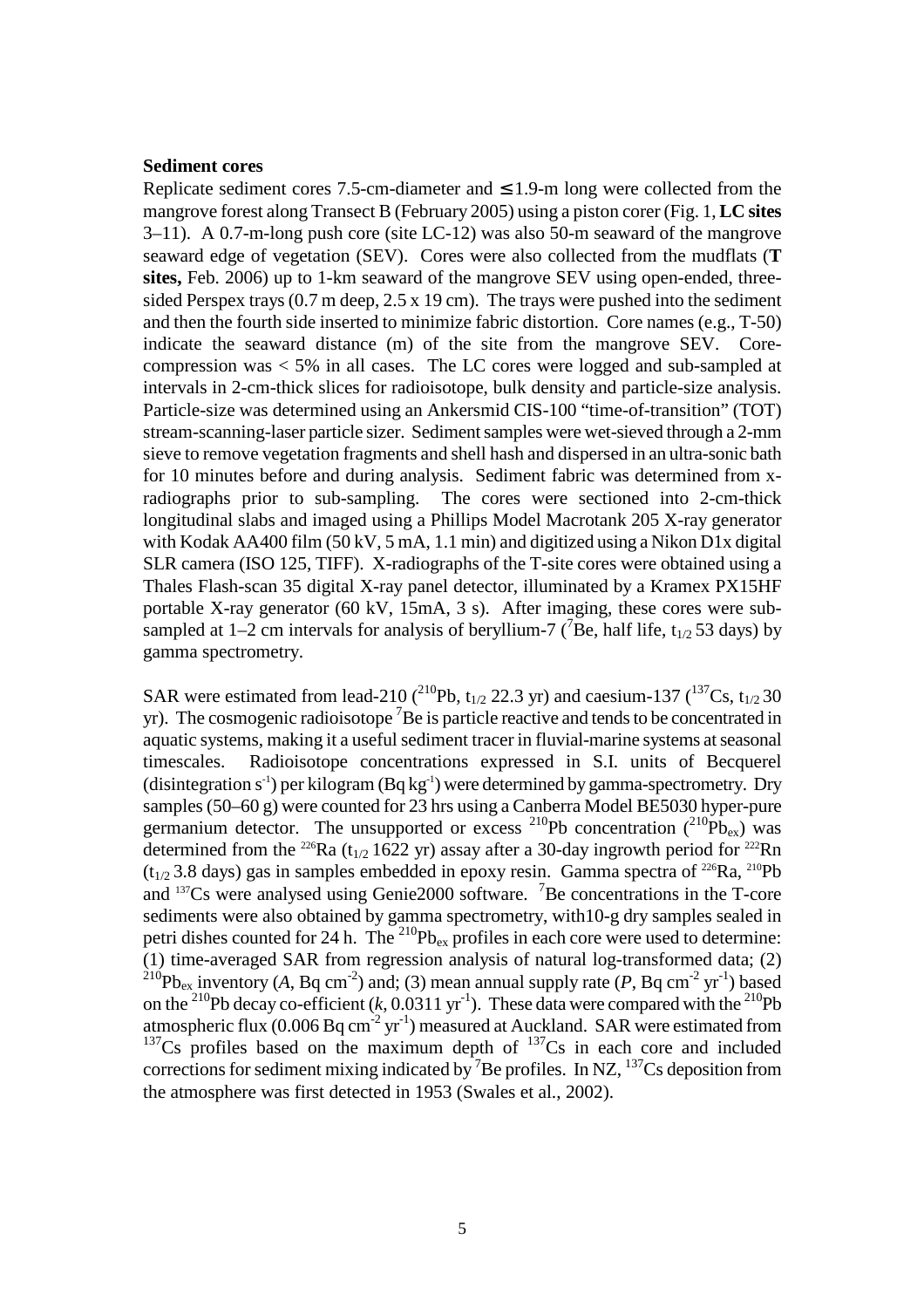### **Propagule and seedling establishment and recruitment**

The establishment and survival of recently-settled propagules and seedlings on the waveexposed mudflat was monitored over a 180-day period from January 2006 in an area immediately east of Transect B (Fig. 1). Three replicate sites *c*. 100-m apart alongshore were monitored each with ten  $0.16 \text{ m}^2$  quadrats located on the top of the mud forms at. 20 m, 70m and 120 m from the mangrove SEV. Propagule and seedlings numbers and their developmental stage (i.e., # of leaf pairs) were recorded and measurements repeated after 23, 44, 60 and 180 days. Data were pooled for each site by proximity grouping and cumulative survivorship was calculated as the proportion of propagules or seedlings remaining. Survivorship data were log transformed and analysed by repeated measures ANOVA where either site or proximity to the mangrove were fixed effects in the model.

### **RESULTS**

#### **Mangrove-habitat expansion**

Historical-aerial photographs show that mangroves colonized the mudflat close to LC-3 between 1952 and 1963 and some 300-m seaward of the 1952 shoreline (Fig. 2a) and by 1963 had formed a 50-m wide stand. Subsequently, the mangrove forest spread seaward and, to a more limited extent, landward. By 1977 the mangrove SEV was located near LC-6 and by 1987 the SEV had extended to LC-8, some 726-m from the 1952 shoreline. By 2002 the mangrove-forest distribution was similar to that we surveyed in 2005.

#### **Large-scale mudflat morphology and tides**

The shore profile has a convex-upward shape (Fig. 2a) that is characteristic of stable or prograding muddy-coasts (Mehta, 2002).



**Fig. 2**. Transect B: (a) bed elevation, tidal inundation (% of total time) and core locations  $(3-12)$ ; (b) average canopy height (std err = 0.01 – 0.03 m) and sediment pore-water salinity (parts per thousand). The positions of historical mangrove seaward fringes are also shown.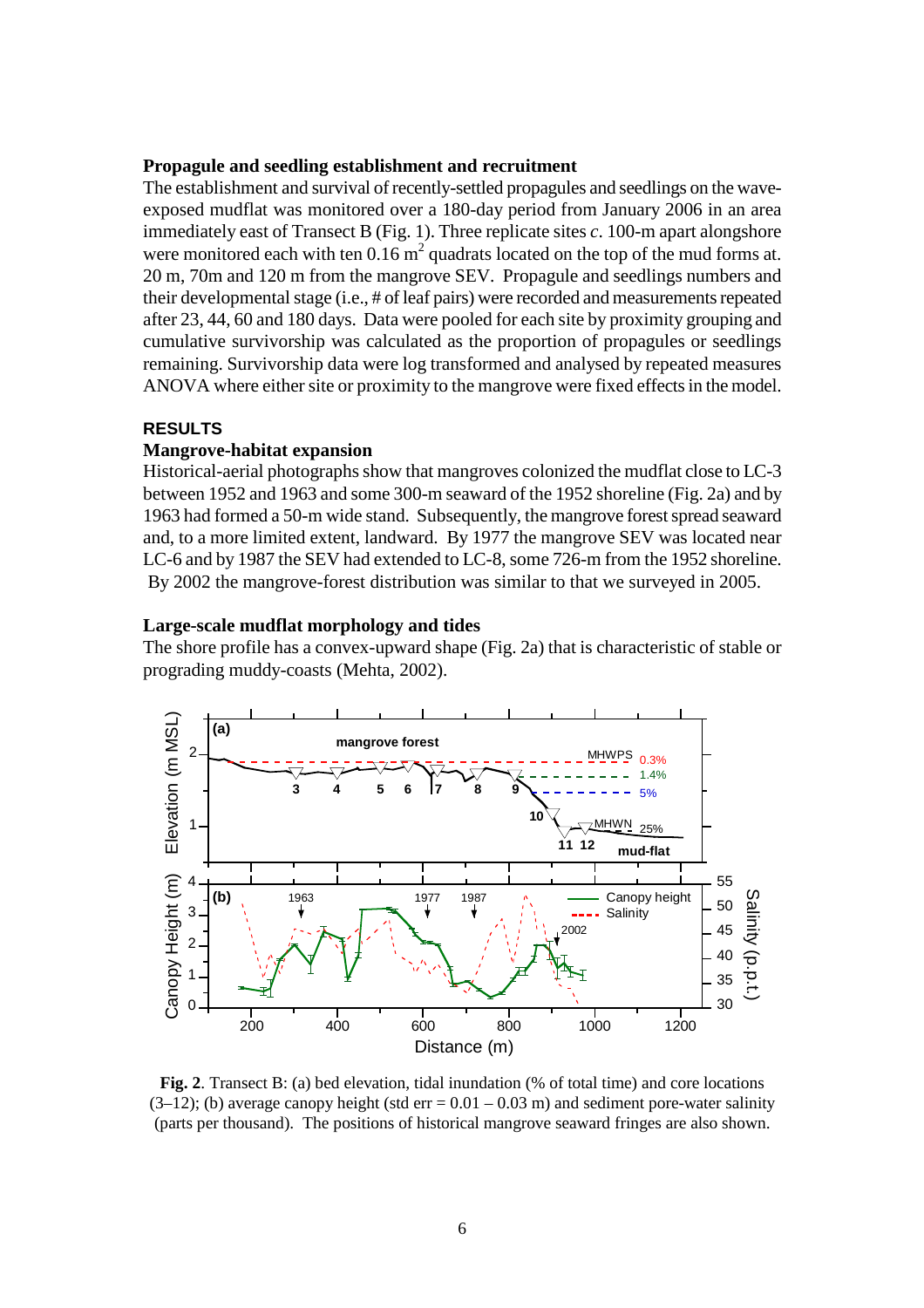The profile is characterized by a uniformly flat surface within the mangrove forest, with elevations of 1.7–1.89 m above MSL and close to the MHWPS tide at 1.87m MSL, apart from a tidal creek (1.49-m MSL). The elevation maximum occurs near LC-6, which coincides with the tallest trees in the forest. This cross-shore sequence is repeated for the present mangrove SEV at 850–950 m. The prograding beach face (LC-9 to LC-11) slopes seaward at 0.37° and is ten-times steeper than the adjacent mudflat. Mean high water neap tide (MHWN, 0.98m MSL) coincides with the mangrove SEV, so that the present fringe on the beach face is only inundated during fortnightly spring tides (Fig. 2a). Predicted MHWS-tide elevation is 1.60 m above MSL. The length of tidal inundation rapidly decreases with increasing intertidal elevation and reduces from 25% on the mangrove SEV to  $< 1.4\%$  for much of the mangrove-forest above 1.7 m MSL. The landward boundary of the mangrove forest is close to MHWPS, which is inundated ≤0.3% of the time. Comparison with predicted tides indicates that the measured meteorological or storm tides increase the length of time that the mangrove forest (above 1.7 m MSL) is flooded by *c*. 40%, which is equivalent to an additional 30 hrs per year. The largest storm tide during 2004–2006 (18 Sept. 2005) at 2.33 m MSL was 0.6 m higher than predicted.

# **Mangrove-forest structure**

The mangrove-forest that has developed over the last 50 years displays a wide range of structure. Canopy height varies from < 0.5m to 3.5 m (Fig. 2b). Tree architecture also varies from open, spreading tree forms, which are indicative of trees that have grown in high-light environments without competition on colonizing edges, to trees with very straight trunks that have grown competing for available light. Variation in forest height did not significantly correlate with distance from the 1952 shoreline or porewater salinity. A repeating pattern of taller trees giving way to short, dwarf trees was evident along the cross-shore transect. For example, the current seaward fringe (850-1000 m seaward of the 1952 shoreline) gives way to a dwarf stand, with average canopy heights  $<$  0.5 m, between 650–800 m. Landward of these dwarf mangroves, are found the tallest trees (450–600 m), with an average-canopy height of 3 m, where a well developed and clearly older forest occurs. Lichen accumulation on the bark of trees in this tall forest is substantial. The tallest stand gives way to shorter forest again at 560 m, after which forest height increases before declining to be replaced by saltmarsh dominated by glasswort (*Sarcocornia quinqueflora*).

## **Sediment properties**

Sediments deposited since the early-1950's on the mangrove flat (LC-3 to LC-9) are composed of homogenous muds, with median  $(D_{50})$  and mean particle diameters  $\leq 20$ µm (Figs. 3a–c). Vertical profiles to 1.9-m depth show little variation except near the base of cores LC-8 and LC-9, which show abrupt increases in particle size at about 0.1– 0.2 m above MSL. Sediment wet and dry bulk densities are between  $1-2.4$  g cm<sup>-3</sup> and 0.4–0.8 g cm<sup>-3</sup> respectively. Cores LC-10 and LC-11 collected on the mangrove fringe near the base of the actively prograding beach (0.9–1.2 m MSL) sample older deposits down to 0.8 m below MSL. The upper 0.8–1 m of these cores is also composed of homogenous fine-grained mud ( $D_{50}$   $c$ .15  $\mu$ m), below which an abrupt increase in particle size occurs  $(D_{50} > 40 \text{ }\mu\text{m})$  at 0.17 m above MSL (Figs. 3d–e).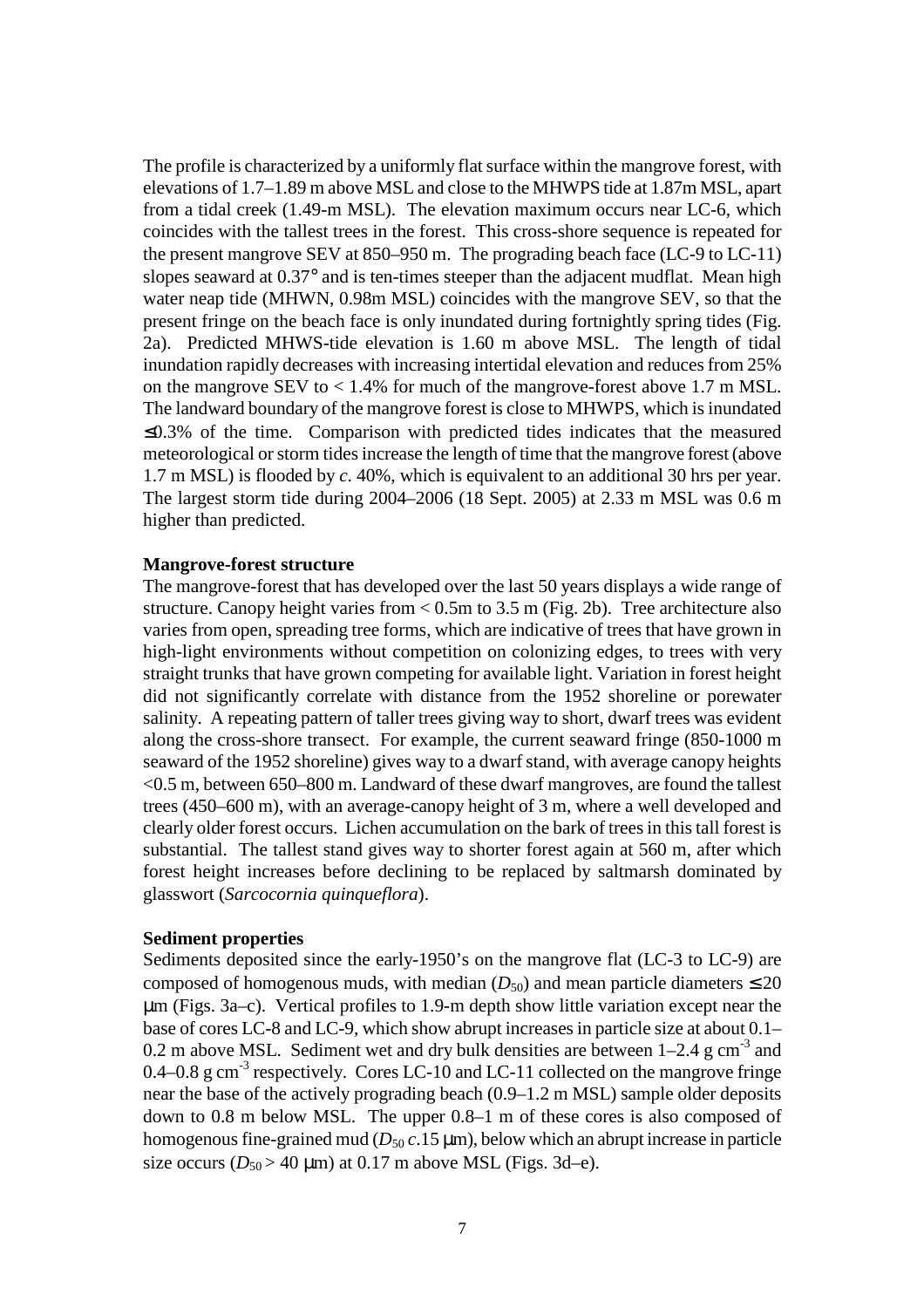

**Fig. 3**. Particle-size profiles for selected cores from the mangrove-forest (LC-3 to -9), seaward fringe (LC-10) and adjacent mudflat (LC-11). Surface elevation at sites is also shown.

Below this *c*. 1-m-thick mud layer, x-radiographs clearly show laminated clays, silts and fine sands overlaying abundant shell valves and hash of cockle (*Chione stuchburyi*) and estuarine trough shell (*Mactra ovata*), which is a suspension feeder characteristic of estuarine intertidal flats. The thickness of the laminations increase in scale with depth from mm to cm. X-radiographs of the T cores (Fig. 4), collected on the open mudflats, are characterized by two distinct zones of contrasting sedimentary fabric.



**Fig. 4**. X-radiograph negatives of the T-series cores from the mudflats. Bright shades indicated high-density or coarser sediment, and dark shades indicate low density or finer sediment. <sup>7</sup>Be penetration depth indicated by white triangles. Shell valves are of *M. ovata*.

A surficial layer, 3-7 cm thick, contains prominent laminations and cm-scale beds that display sharp basal contacts, and grade upward from coarser (light gray in Xradiographs) to finer (darker gray) sediments. These sediments have relatively high water content, as indicated by the dark shades in X-radiographs, and are mostly unbioturbated. Below this stratified surface layer, sediments display a range of biogenic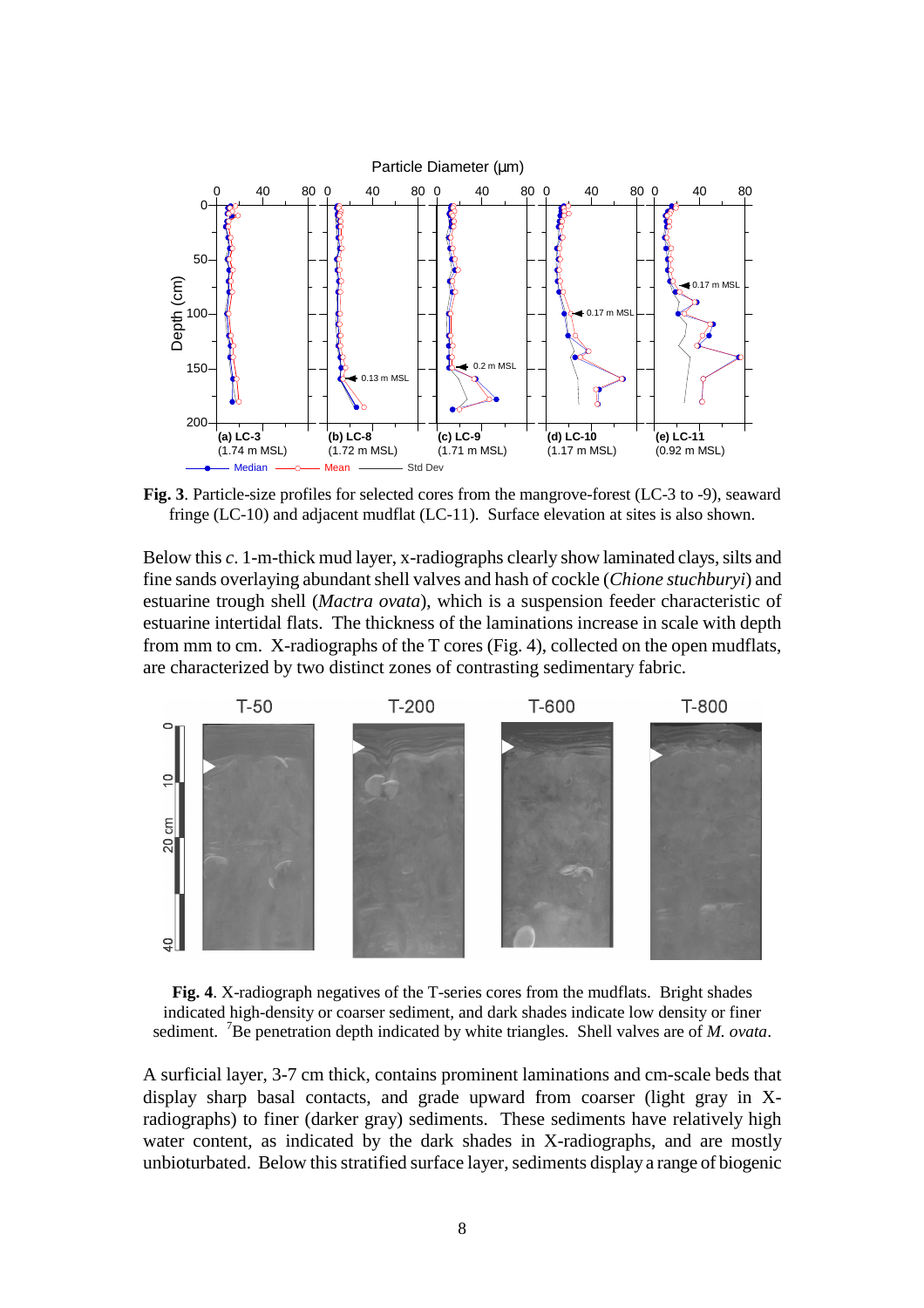structures, including indistinct mottling and clearly defined burrows (mostly of polychaetes and *M. ovata*). These biogenic structures have overprinted mm-to-cm-scale stratification that is similar to the surface layer, but less clearly preserved, due to postdepositional bioturbation. Grain-size distributions in open-mudflat cores are slightly coarser than those observed in surface sediments of mangrove cores, with mean particle sizes of 25-43 µm, including 0-13% sand (concentrated in coarser beds evident in Fig. 4).

# **Radioisotope distributions**

All profiles of  $210$ Pb in cores display prominent changes in gradients that indicate changes in SAR over time (Fig. 5). The lowermost section of all cores is characterized by a clearly defined region of relatively low SAR  $(8-25 \text{ mm yr}^{-1})$ . The upper boundary of this region ranges from 1.5 to 1.7 m below the sediment surface close to the landward margin, to  $\sim 0.25$  m below the sediment surface on the open mudflats at LC-12. Above this basal zone, in cores LC-3 to LC 12, SAR increase (to  $33\n-108$  mm yr<sup>-1</sup>). These subvertical gradients extend to the sediment surface in cores LC6 to LC-11 (with a prominent discontinuity in LC-6). The surface of core LC-3 is characterized by a less vertical gradient and SAR of 8 mm  $yr^{-1}$  from 0.25 m below the sediment surface to the core top. In contrast, the two seaward-most cores (LC-11 and LC-12) have approximately vertical <sup>210</sup>Pb profiles in the upper  $\sim 0.25$ m of core, suggesting either: extremely high deposition rates, rapid vertical mixing, or a combination of the two.



Fig. 5. <sup>210</sup>Pb<sub>ex</sub> concentration profiles and 95% conf. intervals and SAR for long-core sites (LC): mangrove forest (LC-3–LC-7); mangrove seaward fringe (LC-11); and mudflat (LC-12), Maximum  $137$ Cs depth and SAR also shown. SML = surface-mixed layer.

The presence of  $137$ Cs to 169-cm depth in LC-6 and LC-7 shows that these sediments have been deposited since the early 1950s and  $137$ Cs-derived SAR for the mangrove forest were 21–36 mm yr<sup>-1</sup>. <sup>7</sup>Be occurs to 2-cm depth in cores LC-5 to LC-11 (mangrove forest) and to 4-cm depth in LC-12 (mudflat). Maximum SAR coincide with LC-8 and LC-9 located landward of the present-day mangrove fringe. The <sup>210</sup>Pb<sub>ex</sub> inventories (*A*) and mean annual supply rates (*P*) calculated for the long-cores display distinct spatial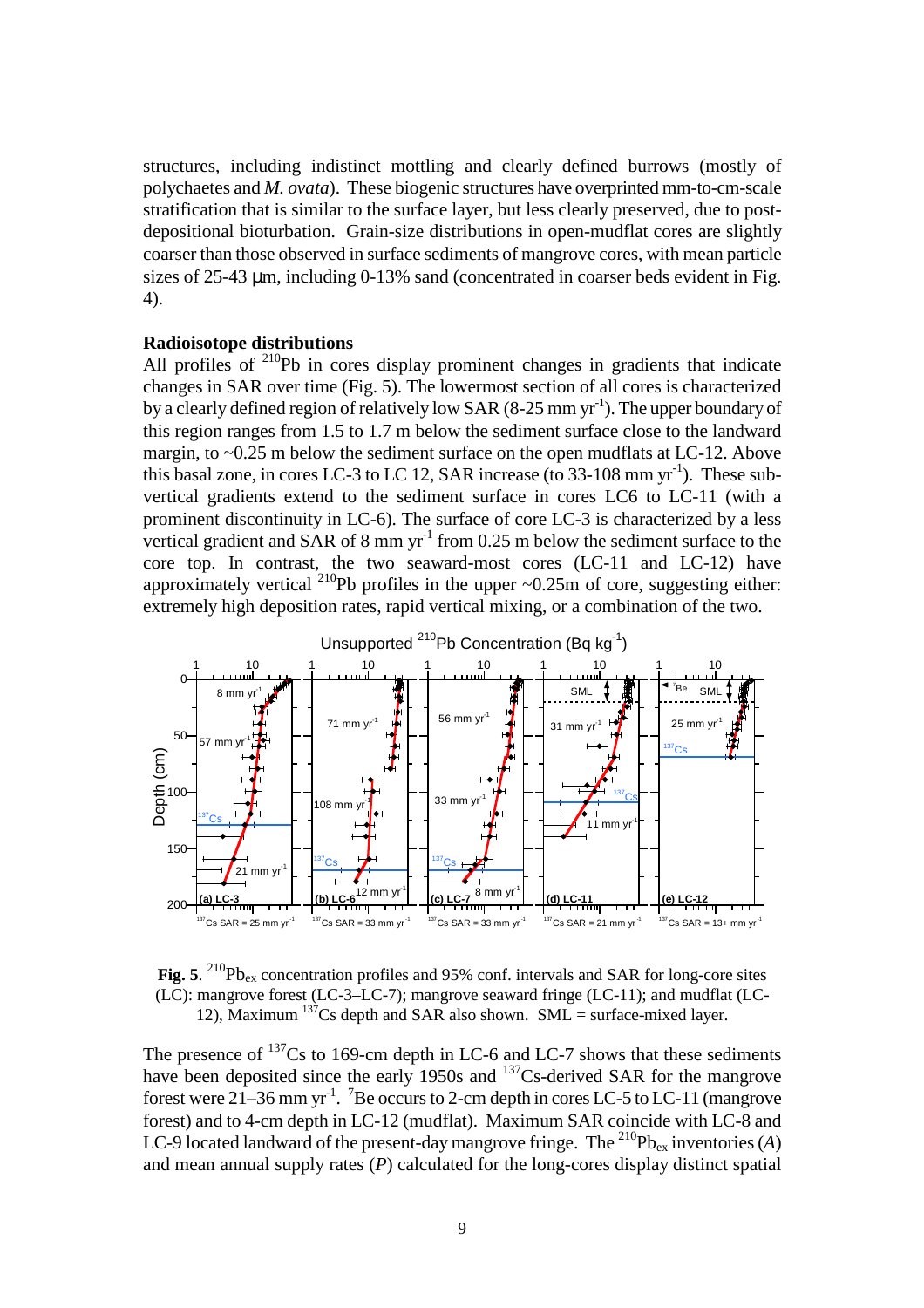patterns (Table 1). Inventories for cores LC-3 to LC-5 taken from the oldest (i.e., pre-1970s) mangrove forest gradually increase seaward.

| Core    | $\overline{A(Bq \text{ cm}^2)}$ | $(Bq cm^{-2} yr^{-1})$ | С    |
|---------|---------------------------------|------------------------|------|
| $LC-3$  | 1.27                            | 0.039                  | 6.7  |
| $LC-4$  | 1.40                            | 0.044                  | 7.4  |
| $LC-5$  | 1.59                            | 0.050                  | 8.4  |
| $LC-6$  | 3.75                            | 0.117                  | 19.8 |
| $LC-7$  | 1.87                            | 0.058                  | 9.9  |
| $LC-8$  | 1.73                            | 0.054                  | 9.1  |
| $LC-9$  | 1.75                            | 0.055                  | 9.3  |
| $LC-10$ | 1.21                            | 0.038                  | 6.4  |
| $LC-11$ | 0.15                            | 0.005                  | 0.8  |

**Table 1.** <sup>210</sup> $\text{Pb}_{\text{ex}}$  inventories (*A*) and mean annual supply rates (*P*) and concentration factors (*C*) in the long cores.

By comparison, *A* is similar for cores taken from mangrove forest established since the late-1970's (LC-7 to LC-9). At LC-6, *A* is more than double that measured at any other site. The concentration factor  $(C)$  indicates how  $P$  scales with the measured <sup>210</sup>Pb atmospheric flux (0.006 Bq cm<sup>-2</sup> yr<sup>-1</sup>). Table 1 shows that sediments in the mangrove forest are accumulating  $^{210}Pb_{ex}$  at rates 6–20 times higher than expected if supplied by direct atmospheric deposition alone (i.e.,  $C = 1$ ).

# **Propagule and seedling establishment**

Mangrove propagules settled on the mudflat in January 2006 over a 250-m wide band seaward of the present mangrove fringe. Propagule and seedling density at the first survey (28 January 2006) reached up to 187 m<sup>-2</sup>, with a mean density of  $36.4 \pm 3.6$  m<sup>-2</sup>  $(\pm \text{ std error}, n = 90)$ . Propagule and seedling numbers declined rapidly and exponentially over time ( $r^2 = 0.99$ ) so that < 10% of the initial propagules remained after 60 days and only one seedling remained after 180 days. Propagule attrition was not significantly influenced by site or distance from the mangrove fringe  $(P > 0.05)$ . Despite the high-attrition rate of propagules, surviving seedlings were actively growing as shown by the proportion of seedlings that entered the 2–3 leaf pair stage after day 23 (Fig. 6).



**Fig. 6**. Number of mangrove propagules and seedling in each development stage during the first 60 days of the monitoring.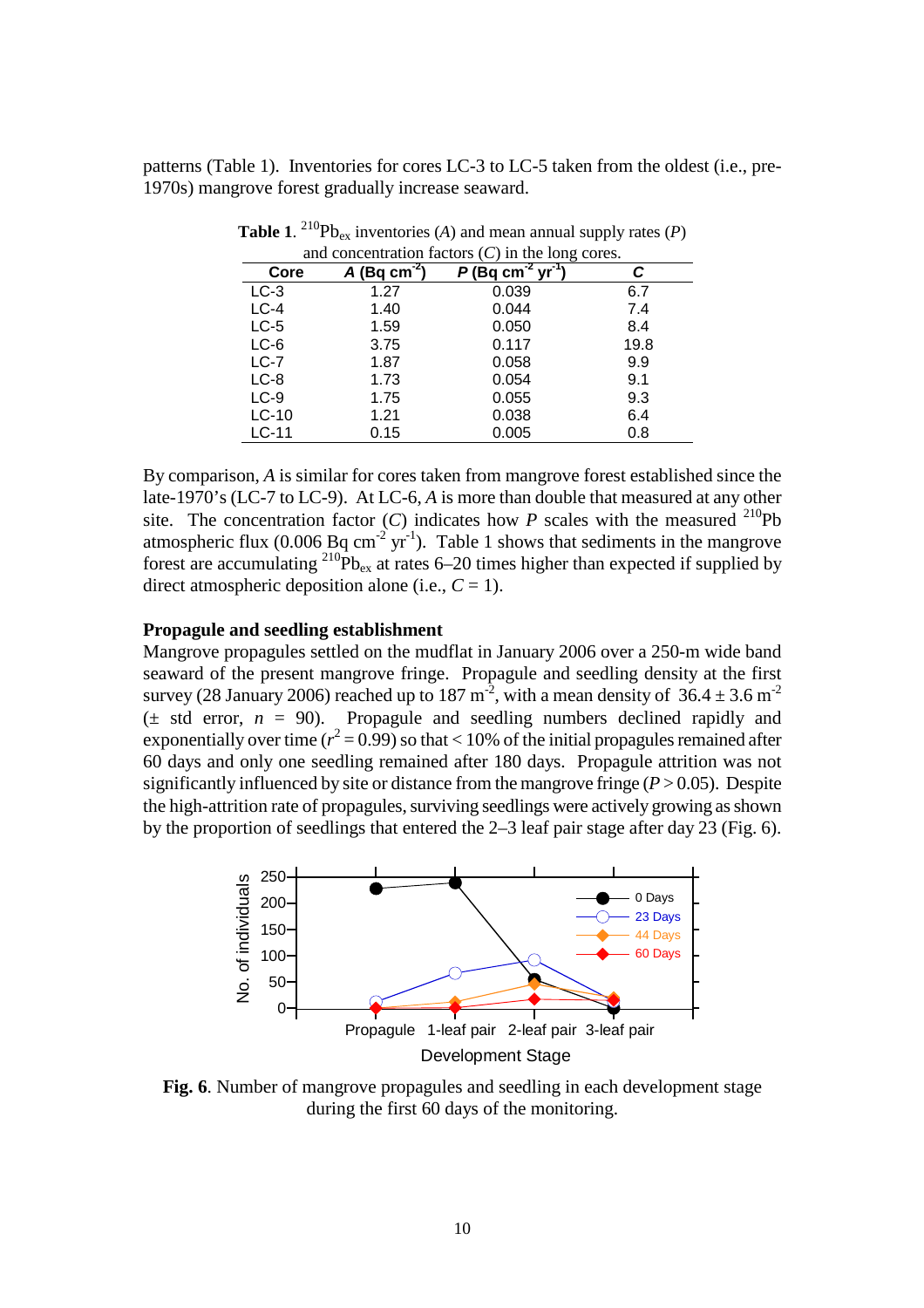# **DISCUSSION**

The recent geomorphic evolution of the Firth is closely linked to historical increases in sediment loads following large-scale catchment deforestation and river-engineering works (1850s–1920s). The estimated 44 x  $10^6$  m<sup>3</sup> of mud was deposited in the southern Firth over a 36-year period to 1918 is equivalent to *c*. 280 years of present-day sediment loads. Cores record the physical effects of this mud influx on the Firth. Below the base of the 0.8–1.6-m thick homogenous mud layer at 0.2-m MSL are the original laminated silts and sands that are characteristic of energetic mixed-sediment intertidal-flats (Reineck and Singh, 1980). The abrupt transition to a pure-mud substrate indicates a fundamental change in the sediments and geomorphology of the Firth, which has initiated a sequence of large-scale environmental change. These changes include the rapid mangrove-habitat expansion that began in the 1950's, which continues today. Similar environmental changes have occurred in many N.Z. estuaries. However, the magnitude of these changes has been much larger in the Firth.

 $^{210}Pb_{ex}$  profiles record the temporal and spatial sequence of initial mangrove colonization and mangrove-habitat expansion over the last 50 years. <sup>210</sup>Pb<sub>ex</sub> profiles in cores from the oldest mangrove stand (LC-3 to LC-5) closest to the 1952 shoreline show a characteristic stair-step form (Fig. 5a), which are consistent with the known chronology of mangrove colonization and <sup>137</sup>Cs dating. Core LC-3 provides the longest record of sedimentation dating back to the 1920s (Fig. 5a) with SAR averaging 20 mm  $yr^{-1}$  that are similar to the present-day mudflat  $(25 \text{ mm yr}^1, \text{Fig. 5e})$ . These values are  $5-10$  times higher than SAR observed in other North-Island estuaries. Mangrove colonization resulted in a three-fold increase in SAR, with one metre of sediment deposited at LC-3 in little more than a decade. As the mangrove-forest expanded seawards so did the locus of maximum SAR. This process is recorded in cores from the oldest mangrove stand by an abrupt reduction in SAR to 8–11 mm  $yr^{-1}$  from the late 1960s onwards (Fig. 5a), as the sediment supply from open mudflats was cut off by forest expansion. Core LC-6 displays a discontinuity at 80–85-cm depth (Fig. 5b), with substantially lower  $^{210}Pb_{ex}$  concentrations below this layer than above and SAR of  $71-108$  mm yr<sup>-1</sup>. Cores LC-7 (Fig. 5c) to LC-9 also show that the mudflat was rapidly accumulating  $(21-33 \text{ mm yr}^{-1})$  even before mangroves colonised these sites (late 1970s–) and further increasing SAR (53–56 mm  $yr^{-1}$ ). The present-day mangrove SEV established in last decade is also rapidly accumulating sediment (LC-11, Fig. 5d). X-radiographs and <sup>7</sup>Be profiles ( $\leq$  7-cm) from the mudflat (Fig. 4) show that sediment resupension and/or deposition introduces <sup>7</sup>Be into the seabed, rather than bioturbation.  $^{210}Pb_{ex}$  inventories in the cores indicate that the mangrove-forest is a major long-term sink for fine sediments.

In many mangrove ecosystems canopy height reduces with distance from the seaward fringe. This reflects a reduction in tidal-water, nutrient and sediment inputs and an increase in salinity as evaporation exceeds tidal recharge (Smith, 1992). In the Firth, the complex variation in forest structure suggests multiple forest building events (Fig. 2b). This system provides an important case study of how mangrove forests develop through time, and a baseline to investigate how the function of mangrove ecosystems change as they undergo succession. Mortality of propagules and seedlings on the mudflat is primarily due to episodic wave-driven erosion of the substrate in which the seedlings are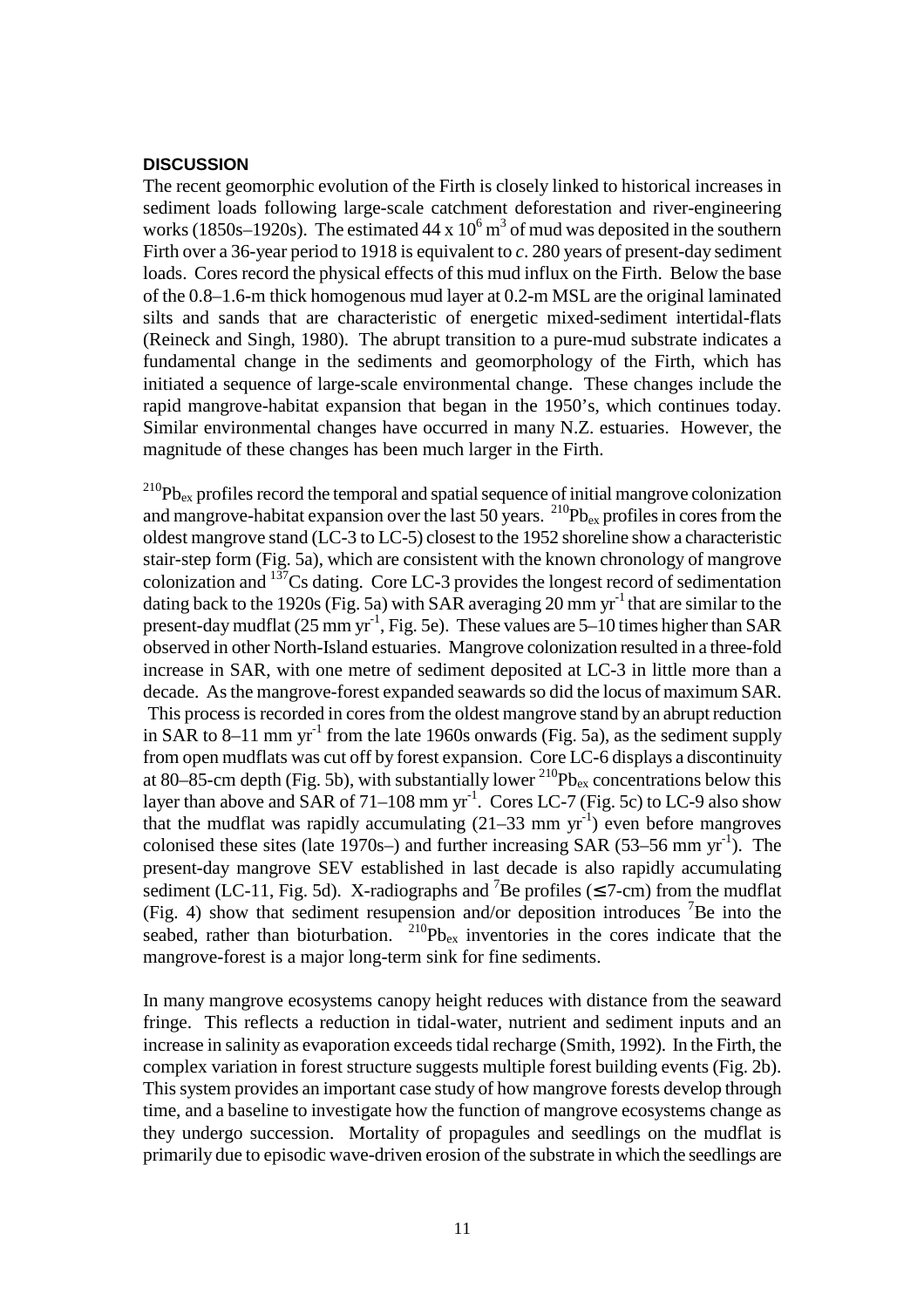rooted. In southern Australian, wind and wave conditions are also the most important factors influencing *A.marina* seedling mortality in estuaries (Clarke and Myerscough 1991). The early development of seedlings (Fig. 6) indicates that conditions are suitable for growth in the absence of physical disturbance. The repeating pattern of tall seawardfringing forest and short/dwarf forest landward and observed high seedling mortality on the mudflats suggests that major phases of mangrove-habitat expansion have occurred infrequently and likely coincide with extended periods of unusually calm weather conditions that are required for successful seedling establishment

Mangrove colonization of the upper-intertidal flat at LC-3 occurred when the bed elevation was  $\geq 0.5$  m above MSL (Fig. 5a). This is well above the 0-m MSL lowerelevation limit (LEL) for grey mangrove (Clarke and Myerscough, 1993). The intertidal flat was rapidly accreting mud and by the 1950s eventually reached a critical elevation, with mangrove colonising the site during a period of calm weather. In nearby Tauranga Harbour, with its smaller wave fetch, the LEL for mangrove at wave-exposed sites is *c*. 0.3 m above MSL. Tidal range also influences the LEL for mangrove because waveenergy expended across the intertidal flats varies with water depth due to water-column attenuation and bed-friction effects for the short-period waves typical of New Zealand's fetch-limited shallow estuaries (Green et al., 1997; Swales et al., 2004). We normalised LEL for mangrove for both estuaries by the "king tide" amplitude to obtain a nondimensional LEL of 0.3 for both estuaries. This approach could potentially be useful for predicting future mangrove colonization and habitat expansion in estuaries.

The fate of mangrove-forests primarily depends on the surface elevation increasing at a rate equal to or exceeding sea level rise (SLR). This has previously been assessed by comparing SAR derived from cores with SLR but is complicated by the effects of sediment auto-compaction (Cahoon et al., 1999). Furthermore, the frequency and duration of flooding by tides and freshwater runoff varies with elevation and controls sediment delivery, substrate oxidation and plant growth. Sedimentation-Erosion Tables (SET) have been used to apportion substrate elevation changes due to shallow subsidence and sedimentation. Cahoon et al. (1999) reported that: (1) surface-elevation gains lagged SAR at 50% of the 43 SET sites studied; and (2) surface-elevation change is a more suitable predictor of the future effects of SLR on mangrove/marsh stability. In the Firth, SAR of  $\overline{8}$ –100 mm yr<sup>-1</sup> have substantially out paced SLR (1.3 mm yr<sup>-1</sup>) so that the mangrove forest is now close to the upper limit of the tide and is very infrequently flooded. Surface elevations within the forest vary by  $<$  20-cm despite large spatial variations in SAR. This suggests a complex feedback between the physical and biological processes controlling substrate elevation that has not yet been determined.

# **CONCLUSION**

Rapid mangrove-habitat expansion in the Firth of Thames over the last 50 years is closely linked to historical increases in sediment loads due to catchment deforestation since the mid-1800s. The large quantities of mud deposited in the Firth over the next several decades buried the original laminated silt–sand substrate. Dated cores indicate that the upper-intertidal flats were rapidly accreting mud  $(20 \text{ mm yr}^{-1})$  for several decades. This initiated a sequence of large-scale environmental change that included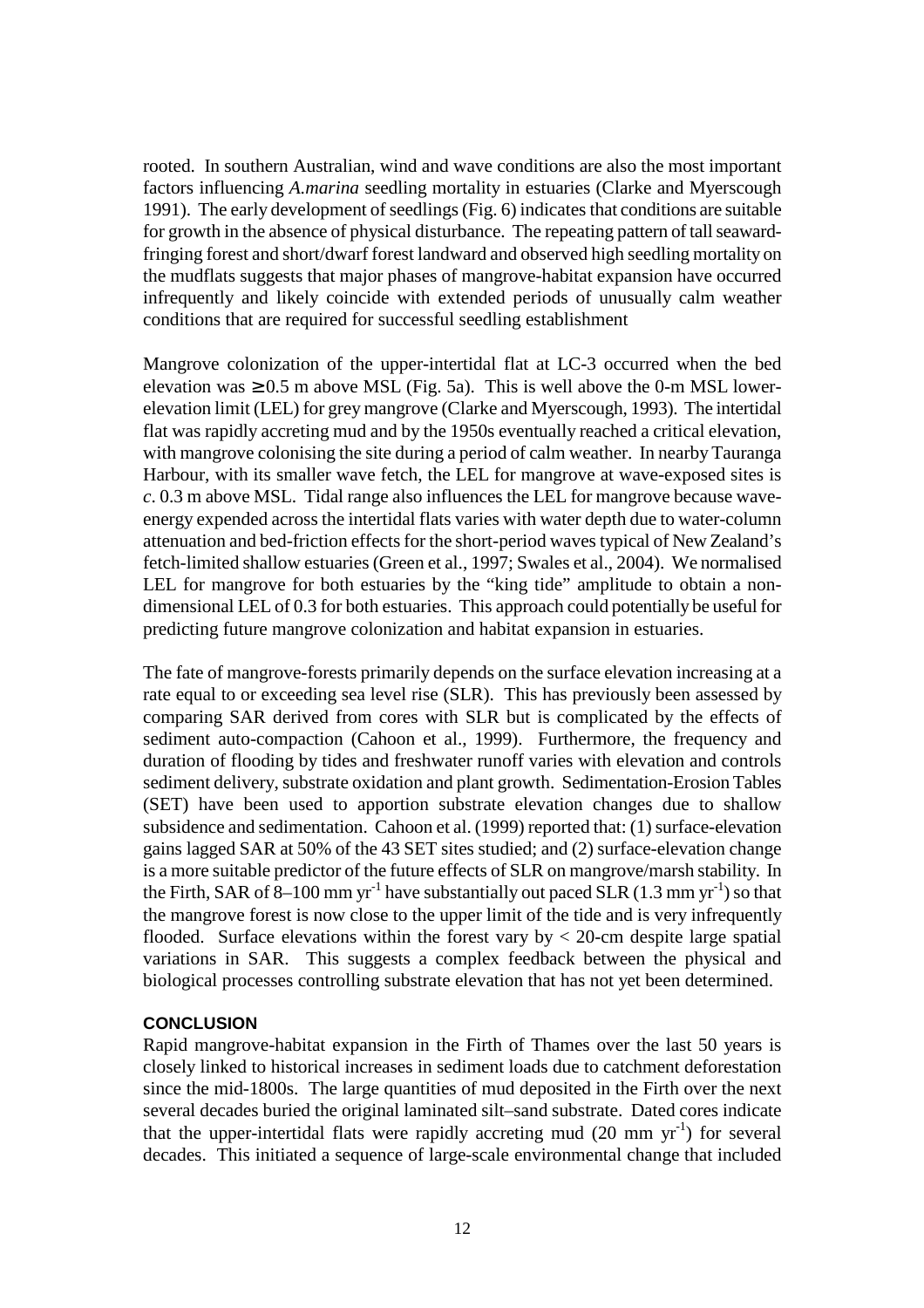rapid mangrove colonization and habitat expansion since the 1950s. Mangrove-habitat expansion further increased SAR ( $\leq$  100 mm yr<sup>-1</sup>), rapidly building and elevating vegetated mudflats. The mangrove forest is a major long-term sink for fine sediments. Seedling recruitment is largely controlled by wave-driven erosion of the mudflat to  $\leq 7$ cm depth. Major periods of mangrove-forest expansion have been infrequent and have likely coincided with extended periods of calm weather. The lower-elevation limit for mangrove colonization at *c*. 0.5 m above MSL was higher than expected due to wave exposure. The mangrove forest is now near the upper limit of the tides and is infrequently flooded. Most sediment is deposited along the seaward fringe of the forest so that sedimentation decreases landward (50 to 8 mm  $yr^{-1}$ ) due to reduced sediment supply and accommodation space. The long-term fate of this mangrove system depends on the surface elevation increasing at a rate equal to or exceeding SLR. This cannot be evaluated from sediment cores alone, due to the complications arising from shallow subsidence and the feedbacks between physical and biological processes.

## **ACKNOWLEDGEMENTS**

Dr Terry Hume (NIWA) reviewed the paper and Mr Ron Ovenden (NIWA) undertook the elevation surveys and processed the sediment cores. Radioisotope analyses (LC cores) were conducted by the N.Z. National Radiation Laboratory. Dr Brian Sorrell (NIWA) participated in the ecological study. We thank Mr Rick Liefting (Environment Waikato) for supporting the initiation of this study. The study was funded by the NZ Foundation for Research Science and Technology (CO1X0307) and Environment Waikato. Funding to S. Bentley was provided through a NIWA visiting-scientist fellowship, and the US National Science Foundation (CAREER grant OCE-0093204).

# **REFERENCES**

- Augustinus, P.G.E.F. (1980). "Actual development of the chenier coast of Suriname (South America)," *Sedimentary Geology* 26, 91–113.
- Burns, B.R. and Ogden, J. (1985). "The demography of the temperate mangrove (*Avicennia marinae* (Forsk.) Vierh.) at its southern limit in New Zealand," *Australian Journal of Ecology* 10, 125-133.
- Brownell, B. (2004). "Muddy feet: Firth of Thames RAMSAR-site update 2004," Ecoquest Education Foundation, Pokeno, New Zealand, 198 p.
- Cahoon, D., Day, J.W., Reed, D.J. (1999). "The influence of surface and shallow subsurface soil processes on wetland elevation: a synthesis," *Current topics in wetland biogeochemistry* 3, 72–88.
- Cintrón, G. and Schaffer-Novelli, Y. (1984). "Methods for studying mangrove structures," p 91-113. *In*: S.C. Saenger, and J.G. Snedaker (*eds*.). The mangrove ecosystem: research methods. *UNESCO Monographs in Oceanographic Methodology 8*.
- Clarke, P.J. and Myerscough, P.J. (1993). "The intertidal distribution of the grey mangrove (*Avicennia marina*) in southeastern Australia: The effects of physical conditions, interspecific competition, and predation on propagule establishment and survival," *Australian Journal of Ecology* 18, 307–315.
- Ellis, J, Nicholls, P., Craggs, R., Hofstra, D. and Hewitt, J. (2004). "Effects of terrigenous sedimentation on mangrove physiology and associated macrobenthic